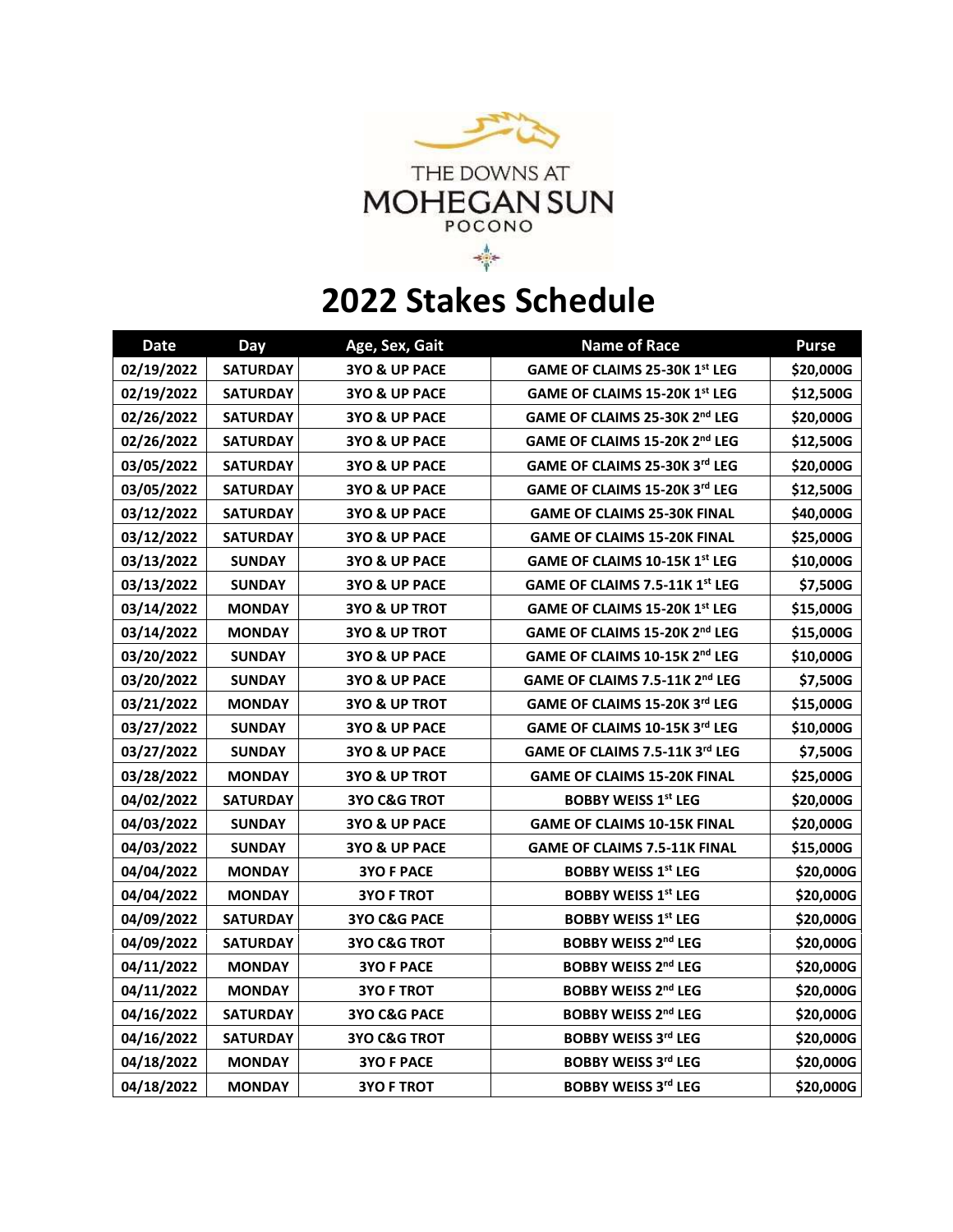| 04/23/2022 | <b>SATURDAY</b> | 3YO C&G PACE            | <b>BOBBY WEISS 3rd LEG</b>              | \$20,000G  |
|------------|-----------------|-------------------------|-----------------------------------------|------------|
| 04/23/2022 | <b>SATURDAY</b> | <b>3YO C&amp;G TROT</b> | <b>BOBBY WEISS FINAL</b>                | \$50,000G  |
| 04/23/2022 | <b>SATURDAY</b> | <b>3YO C&amp;G TROT</b> | <b>BOBBY WEISS CONSOLATION</b>          | \$20,000G  |
| 04/25/2022 | <b>MONDAY</b>   | <b>3YO F PACE</b>       | <b>BOBBY WEISS FINAL</b>                | \$50,000G  |
| 04/25/2022 | <b>MONDAY</b>   | <b>3YO F PACE</b>       | <b>BOBBY WEISS CONSOLATION</b>          | \$20,000G  |
| 04/25/2022 | <b>MONDAY</b>   | <b>3YO F TROT</b>       | <b>BOBBY WEISS FINAL</b>                | \$50,000G  |
| 04/25/2022 | <b>MONDAY</b>   | <b>3YO F TROT</b>       | <b>BOBBY WEISS CONSOLATION</b>          | \$20,000G  |
| 04/30/2022 | <b>SATURDAY</b> | <b>3YO C&amp;G PACE</b> | <b>BOBBY WEISS FINAL</b>                | \$50,000G  |
| 04/30/2022 | <b>SATURDAY</b> | <b>3YO C&amp;G PACE</b> | <b>BOBBY WEISS CONSOLATION</b>          | \$20,000G  |
| 05/08/2022 | <b>SUNDAY</b>   | <b>3YO FILLY PACE</b>   | <b>PA ALL-STARS</b>                     | \$75,000E  |
| 05/15/2022 | <b>SUNDAY</b>   | 3YO C&G PACE            | <b>PA ALL-STARS</b>                     | \$75,000E  |
| 05/22/2022 | <b>SUNDAY</b>   | <b>3YO C&amp;G TROT</b> | <b>PA ALL-STARS</b>                     | \$75,000E  |
| 05/30/2022 | <b>MONDAY</b>   | 3YO C&G PACE            | <b>PASS</b>                             | \$175,000E |
| 05/30/2022 | <b>MONDAY</b>   | 3YO C&G PACE            | <b>PA STALLION</b>                      | \$20,000G  |
| 06/05/2022 | <b>SUNDAY</b>   | <b>3YO FILLY TROT</b>   | <b>PA ALL-STARS</b>                     | \$75,000E  |
| 06/11/2022 | <b>SATURDAY</b> | <b>3YO C&amp;G TROT</b> | <b>PASS</b>                             | \$175,000E |
| 06/11/2022 | <b>SATURDAY</b> | <b>3YO C&amp;G TROT</b> | <b>PA STALLION</b>                      | \$20,000G  |
| 06/26/2022 | <b>SUNDAY</b>   | <b>3YO FILLY PACE</b>   | <b>PASS</b>                             | \$175,000E |
| 06/26/2022 | <b>SUNDAY</b>   | <b>3YO FILLY PACE</b>   | <b>PA STALLION</b>                      | \$20,000G  |
| 07/04/2022 | <b>MONDAY</b>   | 2YO C&G TROT            | <b>PA ALL-STARS</b>                     | \$75,000E  |
| 07/10/2022 | <b>SUNDAY</b>   | 2YO C&G PACE            | <b>PA ALL-STARS</b>                     | \$75,000E  |
| 07/17/2022 | <b>SUNDAY</b>   | <b>2YO FILLY PACE</b>   | <b>PASS</b>                             | \$175,000E |
| 07/17/2022 | <b>SUNDAY</b>   | <b>2YO FILLY PACE</b>   | <b>PA STALLION</b>                      | \$20,000G  |
| 07/18/2022 | <b>MONDAY</b>   | <b>2YO FILLY TROT</b>   | <b>PA ALL-STARS</b>                     | \$75,000E  |
| 07/24/2022 | <b>SUNDAY</b>   | <b>2YO FILLY PACE</b>   | <b>PA ALL-STARS</b>                     | \$75,000E  |
| 08/07/2022 | <b>SUNDAY</b>   | 2YO C&G PACE            | <b>PASS</b>                             | \$175,000E |
| 08/07/2022 | <b>SUNDAY</b>   | 2YO C&G PACE            | <b>PA STALLION</b>                      | \$20,000G  |
| 08/14/2022 | <b>SUNDAY</b>   | 2YO C&G TROT            | <b>PASS</b>                             | \$175,000E |
| 08/14/2022 | <b>SUNDAY</b>   | 2YO C&G TROT            | <b>PA STALLION</b>                      | \$20,000G  |
| 08/20/2022 | <b>SATURDAY</b> | <b>3YO OPEN TROT</b>    | <b>EARL BEAL JR MEMORIAL</b>            | \$300,000G |
| 08/20/2022 | <b>SATURDAY</b> | <b>3YO OPEN TROT</b>    | <b>BEAL JR MEMORIAL CONSOLATION I</b>   | \$200,000G |
| 08/20/2022 | <b>SATURDAY</b> | <b>3YO OPEN TROT</b>    | <b>BEAL JR MEMORIAL CONSOLATION II</b>  | \$100,000G |
| 08/20/2022 | <b>SATURDAY</b> | <b>3YO C&amp;G PACE</b> | <b>MAX HEMPT MEMORIAL</b>               | \$300,000G |
| 08/20/2022 | <b>SATURDAY</b> | <b>3YO C&amp;G PACE</b> | <b>HEMPT MEMORIAL CONSOLATION I</b>     | \$200,000G |
| 08/20/2022 | <b>SATURDAY</b> | <b>3YO C&amp;G PACE</b> | <b>HEMPT MEMORIAL CONSOLATION II</b>    | \$100,000G |
| 08/20/2022 | <b>SATURDAY</b> | <b>3YO FILLY PACE</b>   | <b>JAMES LYNCH MEMORIAL</b>             | \$250,000G |
| 08/20/2022 | <b>SATURDAY</b> | <b>3YO FILLY PACE</b>   | LYNCH MEMORIAL CONSOLATION I            | \$125,000G |
| 08/20/2022 | <b>SATURDAY</b> | <b>3YO FILLY PACE</b>   | <b>LYNCH MEMORIAL CONSOLATION II</b>    | \$75,000G  |
| 08/20/2022 | <b>SATURDAY</b> | <b>3YO FILLY TROT</b>   | <b>DELMONICA HANOVER</b>                | \$250,000G |
| 08/20/2022 | <b>SATURDAY</b> | <b>3YO FILLY TROT</b>   | <b>DELMONICA HANOVER CONSOLATION I</b>  | \$125,000G |
| 08/20/2022 | <b>SATURDAY</b> | <b>3YO FILLY TROT</b>   | <b>DELMONICA HANOVER CONSOLATION II</b> | \$75,000G  |
| 08/20/2022 | <b>SATURDAY</b> | <b>INV PACE</b>         | <b>ALWAYS B MIKI</b>                    | \$75,000G  |